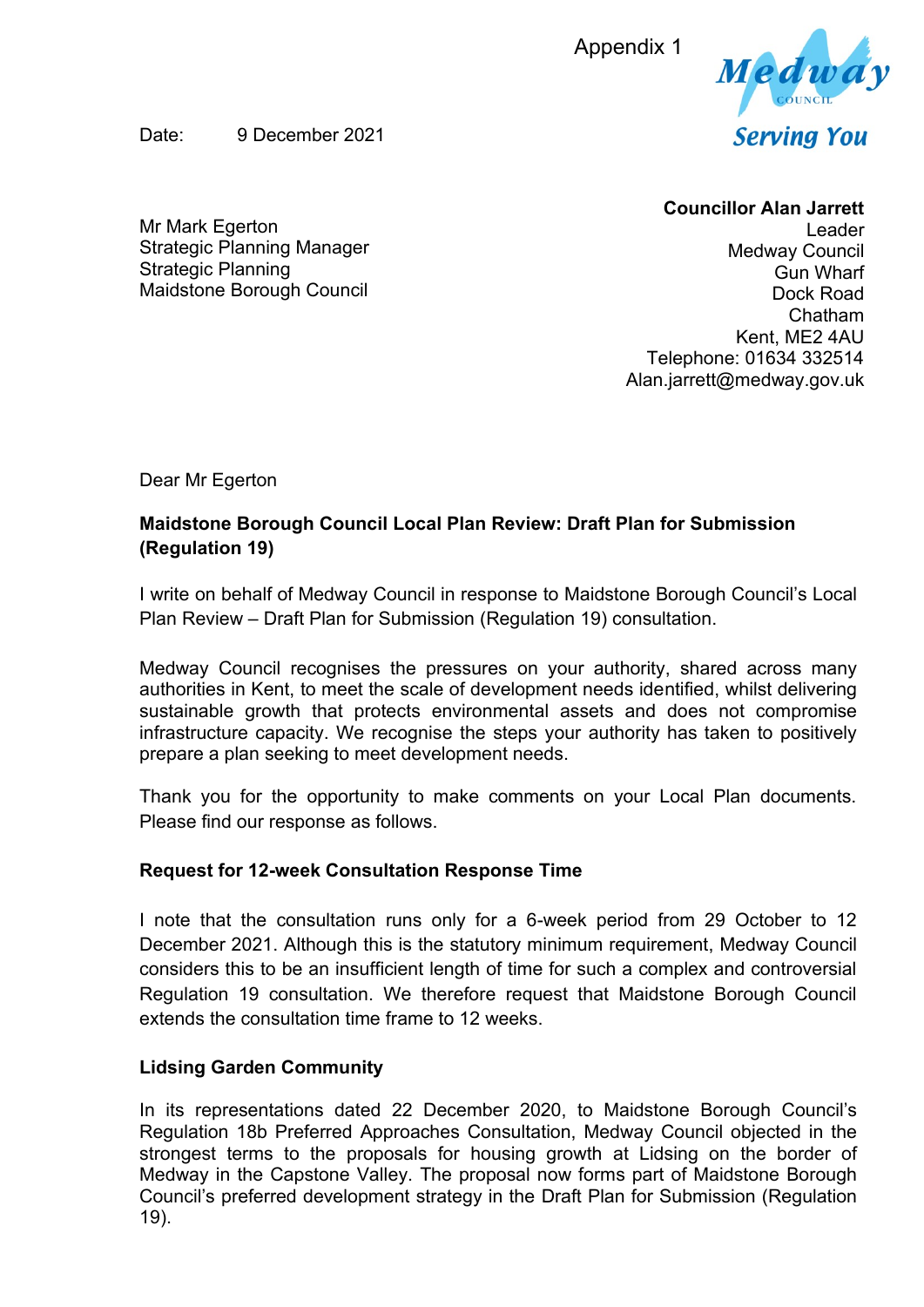The proposal as outlined by policy LPRSP4(B): Lidsing Garden Community, includes - 2,000 homes; a new local retail, leisure and services centre of not less than 1,500 sq.m; 14ha of employment space; a new 3FE primary school; a contribution towards creation of a new secondary school in the Capstone Valley area in Medway; community facilities; amenity green space, sports and play space; and natural / seminatural open space. A new connection to the M2 at Junction 4 will also need to be created. Proposals for new bus services, cycle and pedestrian links also form part of the policy.

Supporting text to policy LPRSP4(B) proposes Lidsing Garden Community will *'operate as an urban extension to the Medway urban area………. designed to Garden Settlement standards set out in Policy LPRSP4' (paragraph 6.72).* Paragraph 6.79 emphasises Lidsing Garden Community will become an *'exemplar urban extension……that focuses on improving connectivity in south Medway'.* Paragraph 6.80 highlights *'the creation of this new Garden Community will change the character of this area, creating a new place within Medway'.*

The Lidsing Garden Community Vision Document and Masterplan Framework (August 2021) also considers that the development will serve as an urban extension to the Medway Urban Area. It identifies the site as being remote from Maidstone (para.2, page 15), with the urban areas of Chatham and Gillingham located to the north, and the sub-urban settlements of Lordswood and Hempstead to the west and east respectively (para.3, page 15). The Vision Document states that the 'creation of this new Garden Community will change the character of this area, creating a new place within Medway…'

Policy LPRSP4(B) and Vision Document references to Lidsing operating as an urban extension to the Medway urban area, therefore creates the impression that the proposal forms part of Maidstone's and Medway's respective draft local plan development strategies. This implies Medway is being asked to facilitate meeting a significant part of Maidstone Borough Council's housing need, and questions the extent to which this proposal provides for Maidstone's housing market and needs.

Medway's Local Plan Regulation 18 Development Strategy Consultation 2018 considered release of land in the wider suburban areas (including the Capstone Valley, Hempstead, and Lordswood) as being restricted due to concerns over the ability to mitigate transport and environmental impacts. The Council's emerging Local Plan development strategy, supporting site allocations and evidence base, focusses on urban regeneration, making best use of previously developed land, directing growth to sustainable locations, strengthening the role of centres, complemented by strategic growth on the Hoo Peninsula, and delivering a vision for a waterfront learning city.

Medway Council has clearly discounted the areas bordering Maidstone, as a preferred location for meeting its development needs as part of its local plan process. Housing growth at Lidsing risks creating urban sprawl and settlement coalescence. Medway Council therefore maintains its objections to proposed housing growth at Lidsing for the above and following reasons.

#### **AONB and Landscape Impact**

The Lidsing site adjoins and lies within the setting of the Kent Downs AONB to the south. The site's southern 20 ha parcel of land is contained within the AONB designation. Construction of a  $4<sup>th</sup>$  arm of the M2 Junction 4 roundabout to enable site access, will also involve an incursion into the AONB. Paragraph 10.4 of the Lidsing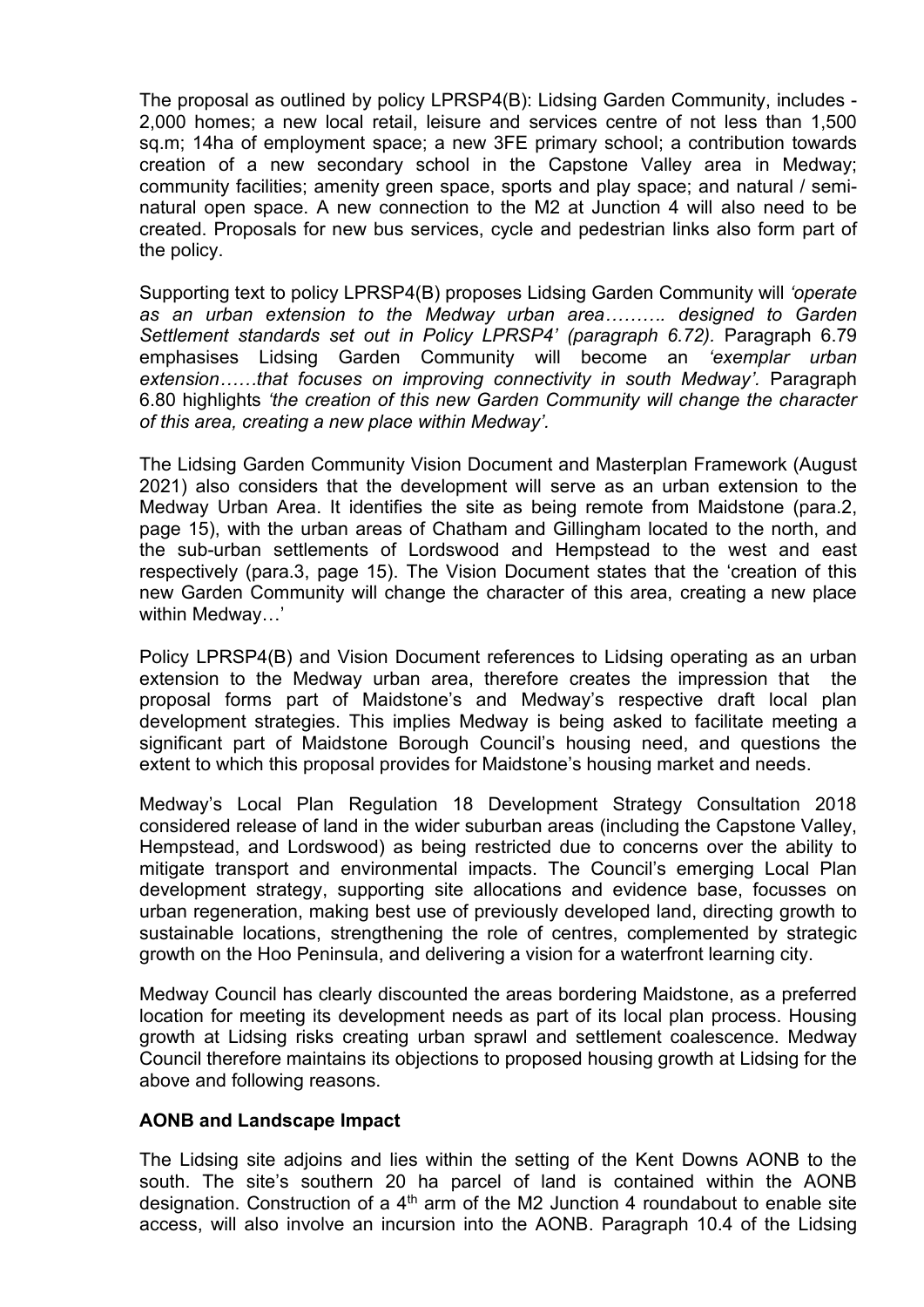Technical Note on Landscape and Visual Appraisal (June 2021), describes this as *'the most challenging issue'*, in the context of AONB impacts.

In its representations to Maidstone Borough Council's Regulation 18b Preferred Approaches Consultation, Medway Council expressed serious concerns over the harmful impact Lidsing proposals will have on the Kent Downs AONB, given the importance of setting as stated in national policy, and the recently updated AONB Management Plan. Further to this, the following issues were raised:

- Local Planning Authorities have a duty as per PPG, to have regard to the purposes of designation when considering "*development proposals that are situated outside National Park or Area of Outstanding Natural Beauty boundaries, but which might have an impact on their setting or protection*."
- The 2020 Kent Downs AONB Landscape Character Assessment Update (Mid Kent Downs Landscape Character Area 1B) states that this part of the AONB has - *"a strongly rural and peaceful feel, and a sense of isolation from the settlements nearby".* It goes on to highlight that - "*should development occur its likely to impact on views from within the AONB. Examples of sensitive setting areas on the periphery of settlements include the prominent ridgeline to the north of the M2 at Nashenden scarp, and the Capstone Valley northwest of Bredhurst*".
- Medway's emerging Local Plan highlights that the "*Connecting countryside close to the Kent Downs AONB, in areas such as Capstone Valley, reflect features of the designated landscape*", reinforcing the importance of the green gap formed by the area around Lidsing between the distinct settlements of Lordswood and Hempstead.
- The Medway Landscape Character Assessment 2011 assessed the area (Area 28 – Elm Court) adjacent to Lidsing proposals as being of "*high sensitivity*" to incursions. The document also highlights the need to resist new development that does not respect or is likely to harm the rural character of the area.

In response to the Regulation 19 consultation, Medway Council therefore, maintains its objection to the proposals for development within the green gap affecting the AONB. The Council also objects to the impacts that proposals would have on the functions and integrity of the green infrastructure of the wider Capstone Valley, a much-valued landscape in Medway. This is recognised as a key green infrastructure asset in the Medway Green and Blue Infrastructure Framework, which informs the draft local plan.

### **Areas of National and International Ecological Importance**

Medway Council's representation on the 18b consultation, expressed concerns about the impact on protected sites, in close proximity to Lidsing, and the specific considerations within 6km of the Medway Estuary and Marshes SPA and Ramsar site. This is the trigger for requiring a tariff from new housing developments within this area under Birdwise - North Kent SAMMS, to help offset recreational disturbance. The Council notes that policy LPRSP4(B) includes a commitment to making a financial contribution to mitigate recreational impact on the Medway Estuary and Marshes SPA and Ramsar.

The Council also notes the Lidsing site falls within the SSSI Impact Risk Zone of the Medway Estuary and Marshes, Tower Hill to Cockham Wood, Purple Hilll, Queendown Warren, and Wouldham to Detling Escarpment.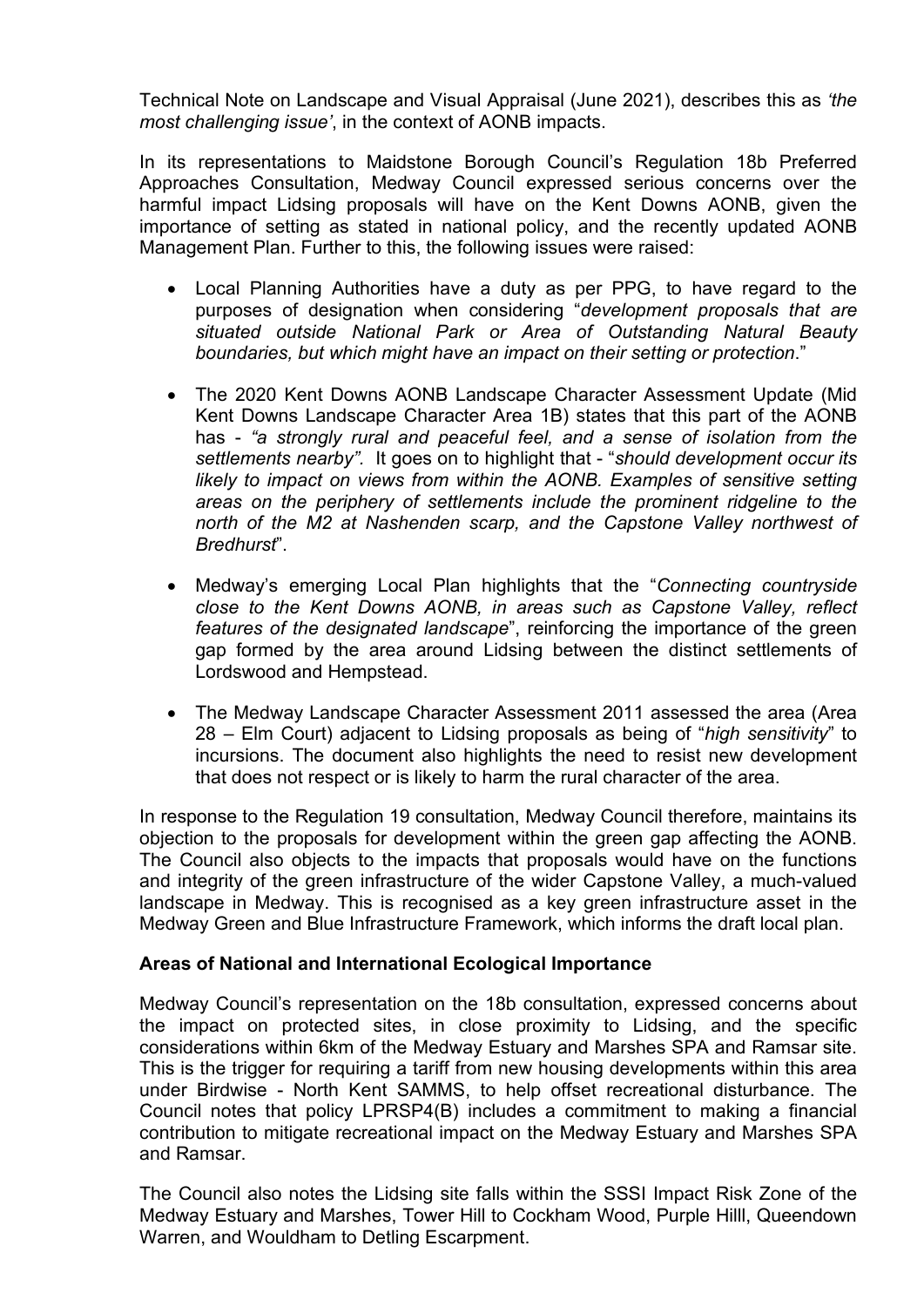Given the relationship proposed by Maidstone's draft Local Plan for Lidsing, to serve as an urban extension to the urban area of Medway, the Council is concerned that developments in this location will add further pressure on designated areas of national and international ecological importance, above that which is being assessed within the context of Medway's own proposed development strategy.

## **Transport**

In its Regulation 18b representations, the Council expressed significant concerns regarding the Lidsing development's potential for detrimental impacts on the transport network, the necessary mitigations, and the deliverability and viability of related projects, as well as their impact on the environment and landscape in the area, including the AONB.

Maidstone Borough Council has since the 18b consultation published additional information, including a - Stage 2 Initial Options Forecast Report (Option 1 Scenario May 2021); Mitigation and Sustainability Sensitivity Test (August 2021); Option 2 Results (September 2021); and Lidsing Transport non-technical summary (June 2021).

With regard to the Option 2 Results (September 2021) document it should be noted that:

- The M2 Junction 4 is within Medway's boundary and is proposed as the primary means of access to the motorway, by the Lidsing site.
- The developer's proposed access to Lidsing has been included in Option 2 but may be undeliverable due to Medway Council's position as landowner.
- Section 2.2 sets out updated assumptions, including developments up to 2037. It is unclear however, if they take account of Medway's emerging Local Plan and the potential cumulative impact implications on the transport network.
- Section 2.3.1 indicates that further consideration needs to be given to transport mode shift and internalisation for Lidsing. Medway Council has concerns that the proposed extension of an existing bus route is unlikely to result in significant modal shifts.

Medway Council issued a licence during the summer 2021, for Maidstone Borough Council's consultants, to use the Medway Traffic Model. It is unclear as to whether this model has been used to inform Maidstone's transport modelling wok, or if this further analysis is pending.

Further clarification would also be welcomed on Maidstone Borough Council's assumptions for the total number of future trips in Medway based on its emerging Local Plan and development strategy. This should reflect the Government's assessment of Local Housing Need and Medway's objective assessment of employment land need. It should also not be constrained to the National Trip End Model (NTEM).

Medway Council continues to have major concerns with regard to the adverse transport impacts within its boundary, generated by proposed developments at Lidsing, with highlighted sustainable transport alternatives offering only limited opportunities for modal shift. The Council is also concerned that Maidstone Borough Council has not clearly demonstrated that it has taken full account of the transport impacts generated by Medway's emerging local plan.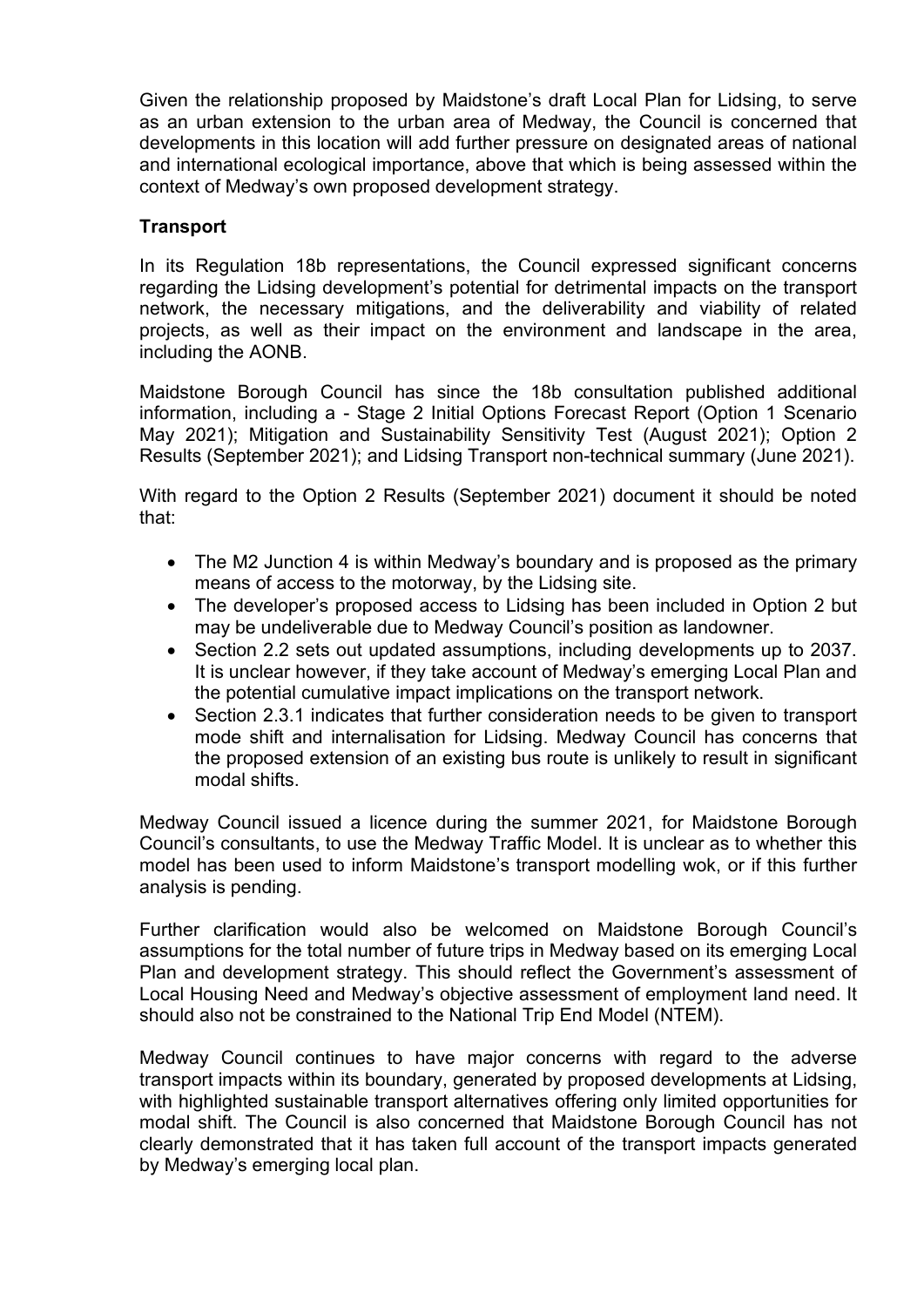#### **Infrastructure**

The Council notes policy LPRSP4(B) requires a bespoke infrastructure funding agreement to be spent locally and in the surrounding areas where suitable. In the early years of development, new residents will however, be reliant on existing services in surrounding areas, with for example, provision of new primary and secondary school (proposed in Medway) capacity unlikely to be delivered until late in the development cycle. In its response to the Regulation 18b consultation, the Council expressed concerns over Lidsing's impact on Medway's social infrastructure, including health, education, green space and other services.

Further to the above, new school capacity in Medway to accommodate the additional demands created by the Lidsing proposals may be undeliverable. There is a considerable lack of certainty on the delivery of key infrastructure outside of the proposed development allocation, and in another administrative area.

Medway Council questions whether it can be adequately demonstrated by Maidstone Borough Council that Lidsing represents sustainable development, without a clear picture of the full scheme costs including demolition and contingencies of the relevant highways mitigation measures that will be necessary to make the Lidsing proposal deliverable and sustainable.

There is a need to ensure that much needed social infrastructure does not miss out where highways costs run over. For example, it is noted that affordable housing, transport and open space contributions benefiting residents of Lidsing will be prioritised over education, health and community facilities such as libraries contributions, which would mitigate impacts on services used by Medway residents, as set out in Policy SP13: Infrastructure Delivery.

The Council does not consider the mitigation strategy to be adequate and to provide the certainty required with regards to necessary health infrastructure to make the site sustainable, particularly in relation to ongoing conversations with the CCG, as no costs relating to health provision have been accounted for in Maidstone's IDP. Therefore, they cannot have been accounted for acceptably within the plan's viability assessment. Medway residents already suffer as a result of one of the lowest rates of healthcare staff – just 39 FTE GPs per 100,000 patients, compared with a national average of 46 per 100,000, ranking in the bottom 6% of local authorities on this measure.[1] There does not appear to be a firm commitment from either Maidstone Borough Council as facilitator, the promoter/landowner, or the CCG for new health provision to support the new population. In the Council's view this threatens the sustainability of the proposals and prevents them from meeting garden community principles for sustainable access to services.

### **Duty to Cooperate and Statements of Common Ground**

Medway Council welcomes further discussions to progress Duty to Cooperate and Statement of Common Ground matters, to support our respective plan making processes. We look forward to further engagement with Maidstone Borough Council to support the preparation of our Local Plans to deliver sustainable growth in north Kent. Given our concerns on transport impacts, we would welcome joint meetings with National Highways and Kent County Council, as highways authority.

<sup>[1]</sup> [NHS Digital, General Practice Workforce](https://app.powerbi.com/view?r=eyJrIjoiNTI4NTE1YTUtOTg2Yy00NTc2LTg3OTktZjQ1NzY2NGZlNDRjIiwidCI6IjUwZjYwNzFmLWJiZmUtNDAxYS04ODAzLTY3Mzc0OGU2MjllMiIsImMiOjh9) June 2021